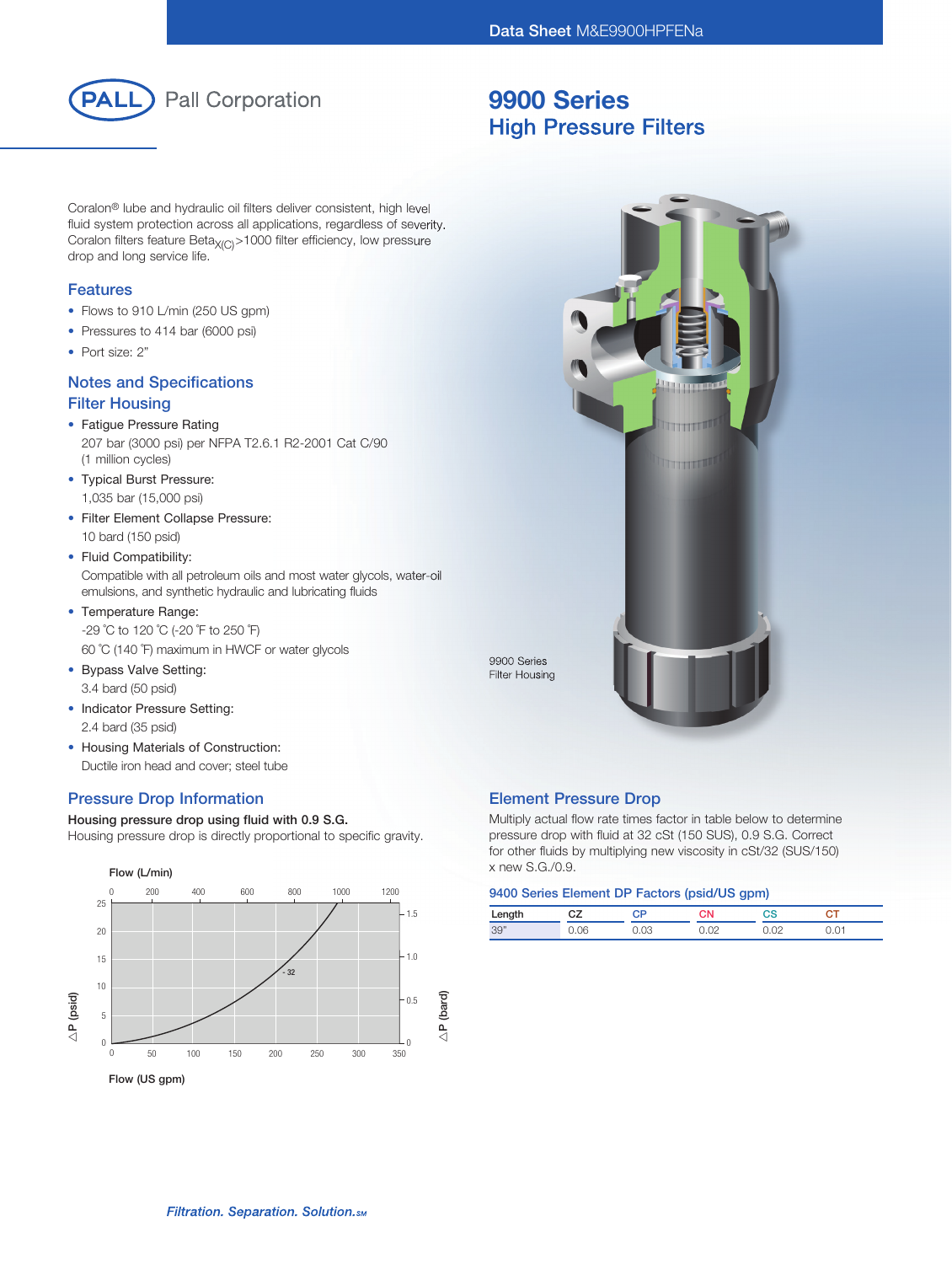# Ordering Information

## For new installations, select one complete part number from each section below

# Section 1 Housing P/N:

Note: Pall filter housings are supplied without filter elements or filter change out warning devices. Never operate the filter housing unless a filter element is fitted and all warning device ports are sealed.

Housing part number designates indicator port is fitted with a plastic shipping plug.

| Part Number  |
|--------------|
| HZ9900D32XB1 |
| HZ9900E32XB1 |
| H79900F32XB1 |
| H79900G32XB1 |
| H79900G32XC1 |

### Part Number (Description) Breakdown

| HZ.  | = housing with fluorocarbon seals                                      |
|------|------------------------------------------------------------------------|
| 9900 | $= 9900$ series housing                                                |
| D32  | $= 2$ " Flange ports SAE J518C code 61 (207 bar/3000 psi max pressure) |
| E32  | $= 2$ " Flange ports SAE J518C code 62 (414 bar/6000 psi max pressure) |
| F32  | $= 2$ " ISO 6162 split flange ports (250 bar/3625 psi max pressure)    |
| G32  | $= 2$ " ISO 6162 split flange ports (400 bar/5800 psi max pressure)    |
| X    | $=$ 39" nominal length                                                 |
| B    | $=$ 3.4 bard (50 psid) bypass valve                                    |
| C    | $=$ 3.4 bard (50 psid) bypass valve with reverse flow valve            |
|      | $=$ 1 indicator warning device port                                    |

## Section 2 Element

| <b>P/N: HC9400F</b> |         | $\vert$ 39 |
|---------------------|---------|------------|
|                     | Table 1 |            |

Table 2

| <b>Table 1: Filter Performance Ratings</b> |                                               |                                                                |  |
|--------------------------------------------|-----------------------------------------------|----------------------------------------------------------------|--|
| Code                                       | $\beta_{X(C)} \ge 1000$ based<br>on ISO 16889 | <b>ISO Code Rating per</b><br>Stress-Resistance Test (80% Δp)* |  |
| CZ                                         | 3                                             | 10/08/03                                                       |  |
| $\overline{CP}$                            | 5                                             | 12/09/07                                                       |  |
| <b>CN</b>                                  |                                               | 14/11/06                                                       |  |
| CS                                         | 12                                            | 15/11/06                                                       |  |

16/14/08

\*based on 60 psid terminal pressure drop

### Table 2: Seal Options

22

**CT** 

| Code | Description  |
|------|--------------|
|      | Fluorocarbon |
|      | Nitrile      |

## Section 3 Differential Pressure Indicator

| $P/N$ : RC $\parallel$ | $Z$ 090 Z |         |
|------------------------|-----------|---------|
|                        | Table 3   | Table 4 |

Note: If no Differential Pressure Indicator is selected, 'B' type blanking plug (P/N HC9000A104Z) must be ordered seperately and fitted to replace the shipping plug.

Note: Z indicates fluorocarbon seals are standard. Other options are available; contact Pall.

## Table 3: Indicator Options

| Code             | <b>Brass Option Indicator</b>                                                           |
|------------------|-----------------------------------------------------------------------------------------|
| A218M            | Electrical switch (SPDT) with Hirschmann connector                                      |
| A218R            | Electrical switch (SPDT) with Hirschmann connector<br>with Red and Green LED indicators |
| A219D            | Visual indicator                                                                        |
|                  |                                                                                         |
| Code             | <b>Stainless Steel Option Indicator</b>                                                 |
| 778N             | Visual filter with thermal lockout                                                      |
| 861C             | Electrical switch (SPDT) with Hirschmann connector                                      |
| 771 <sub>B</sub> | Electrical switch (SPDT) with 3-pin                                                     |

#### Table 4: Differential Pressure Indicator Material

| Code | Description                                                                                                                              |
|------|------------------------------------------------------------------------------------------------------------------------------------------|
| Omit | If Brass Indicator is selected in Table 3                                                                                                |
| SS   | If Stainless Steel Indicator is selected in Table 3<br>(recommended for high pressure applications with pressure<br>> 200 bar (3000 psi) |